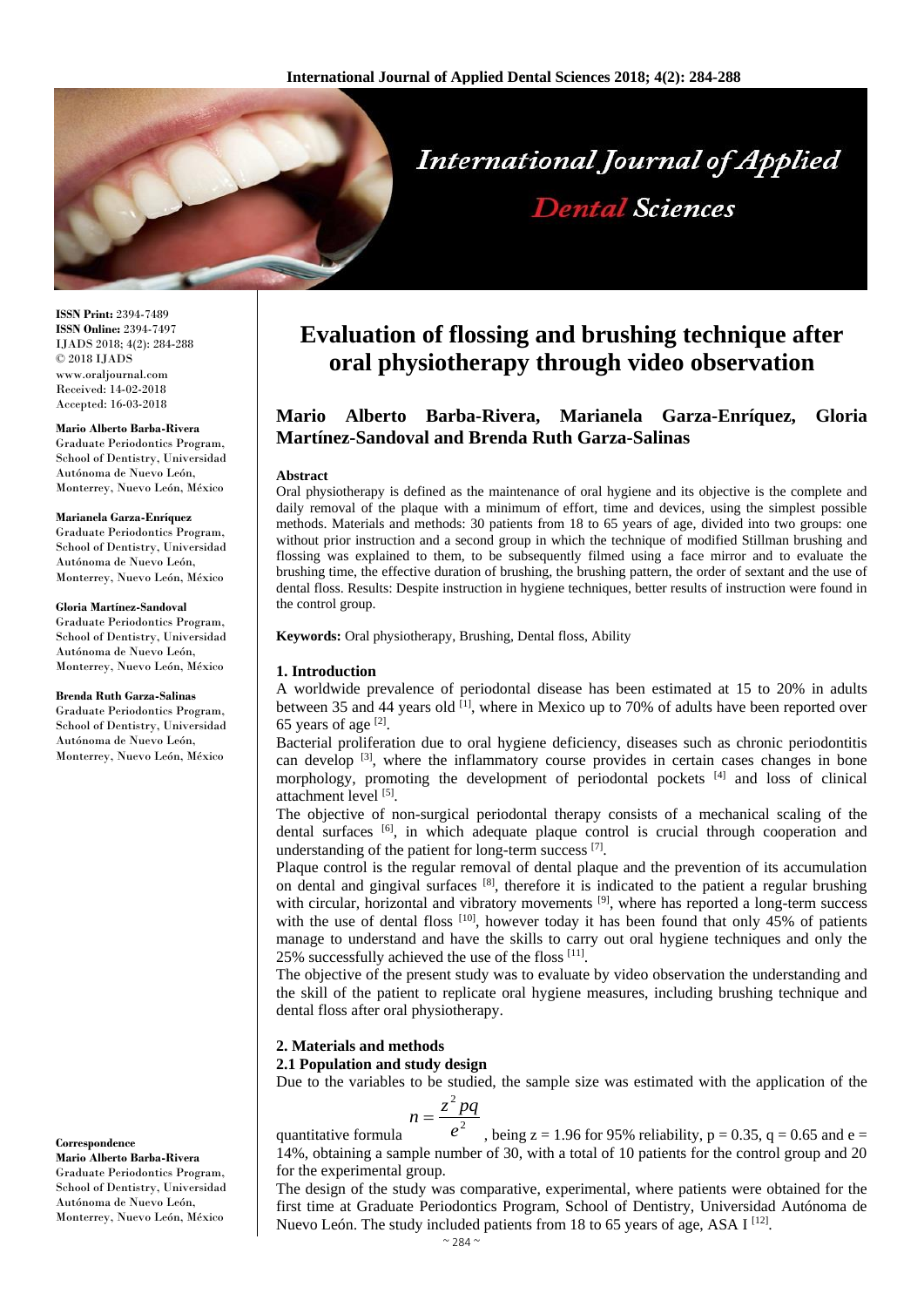The study were divided into two groups: the control group were performed by students from the School of Dentistry, Universidad Autónoma de Nuevo León and for the experimental group were selected patients who attended for the first time the Graduate Periodontics Program, School of Dentistry, Universidad Autónoma de Nuevo León. Were excluded from the study patients ASA II, III and IV, pregnant or lactating patients, smokers and oral respirators, patients with some physical disability to perform oral hygiene techniques were excluded from the study also patients who have previously attended the Periodontics Postgraduate Program. Patients who did not continue with the study were eliminated, as well as those who presented gingivitis, periodontitis, fixed bridges and orthodontic retainers during their evaluation, as well as those recordings where oral hygiene techniques could not be evaluated correctly.

## **2.2 Facial mirror development**

To carry out the experimental studies, a mirror with an included camera was prepared to film the oral hygiene techniques of the patients. For this, a conventional facial mirror of 50 x 30 cm size was acquired, to which  $1 \text{ cm}^2$  of the metal part that gives the bottom of the mirror was removed by the back so that it could adapt the spycam camera (Kentucky, USA), another hole for the remote control sensor and a prerecording indicator hole, which was adapted and fixed in the back of the mirror. The camera was connected to the electric light and tests were carried out for its correct functioning (Fig. 1).

### **2.3 Standardization of brushing technique**

For the brushing technique instruction, patients were instructed with modified Stillman brushing technique, which was instructed according to the original technique: the ends of the bristles were placed on the cervical portion of the teeth and partly on the gingiva contiguous, pointing in an apical direction and at an oblique angle with respect to the longitudinal axis of the teeth, the brush should be activated with 20 short reciprocating movements.

The occlusal surfaces of molars and premolars are cleaned with bristles perpendicular to the occlusal plane and penetrating the sulcus and interproximal spaces. To carry out this technique, the patient was given a brush no.526 GUM®.

For the floss technique the patients were instructed to cut 30 to 45 cm of the Expanding Floss (GUM®) thread, then roll around the fingers, the thread is tightened firmly between the thumb and the middle finger and is advanced with each contact area. Once the thread is below the point of contact, the tooth is surrounded with the thread, moving it firmly towards the inside of the sulcus and towards the coronal, repeating it several times.

Once standardized, a patient's clinical history was performed to later explain the study through informed consent and instruction in oral hygiene techniques with a typodont, except for the control group, to whom the brushing and flossing technique was not explained.

### **2.4 Monitoring of oral physiotherapy**

Once the technique was explained, the patient returned to the second appointment with the required brush and thread, placed the patient approximately 30 cm in front of the mirror and performed the brushing technique to be filmed and analyzed by the Final Cut Pro® program (Macintosh, Apple).

# **2.5 Filming analysis**

Once the patients were filmed, they were reviewed through the Final Cut Pro® program (Macintosh, Apple) and the following points were analyzed, which were given a number value for their tabulation:

- **a) Brushing time:** Time between the first brush contact with the tooth, until the last brushing action (min).
- **b) Effective brushing duration:** Effective time in which the patient dedicates time to brushing without interruptions such as rinsing, spitting or resting (min).
- **c) Brushing Pattern:** Five brushing patterns were standardized depending on their similarity to those found in the video they were classified into: *Circular* movement of the brush head and ends of the bristles into one or two sextants, *Horizontal-Linear* anterior and posterior movement in horizontal direction, parallel to the axis of occlusion, *Vertical-Linear* movements of cervical to coronal area, parallel to the dental axis, *Vertical-Revolving* the movement is parallel to the dental axis with an additional rotary movement on the same axis of the tooth, unspecific if it could not be assigned to none of the previous categories.
- **d) Order of sextant:** Complete if the patient started a sextant and finished brushing, Incomplete if the patient started a quadrant and did not finish.
- **e) Flossing:** When the thread was threaded in the interproximal space, vertical movements were made (up and down) parallel to the tooth axis at least twice. Inadequate horizontal movements, without movement (brief insertion in the interproximal space and immediate removal).

# **Ethical considerations**

The study was approved by the Bioethics Committee of the School of Dentistry, Universidad Autónoma de Nuevo León, where each patient was given informed consent prior to making the clinical history.

### **Analysis of data**

For the analysis of results, the goodness test and an analytical model were used to verify hypothesis tests using the Chi square test, both tests were performed with 95% reliability (IBM SPSS Statistics, Version 20, USA and Microsoft Excel 2010).

### **3. Results & Discussion**

### **Oral physiotherapy monitoring**

When reviewing the recordings through the Final Cut Pro<sup>®</sup> program (Macintosh, Apple) no filming errors were found and they were reviewed in their entirety to evaluate all aspects:

- **a) Brushing time:** In the evaluation of the brushing time it was found that the average time in the experimental group was 3:05 minutes and in the control group it was 5:36 minutes.
- **b) Effective brushing duration:** The effective brushing time was evaluated, that is to say the time in which the patient dedicate time to the brushing without interruptions such as rinsing, spitting or resting or change of hand, here a significant difference between both groups was found ( $p =$ 0.002), since that in the control group the average was 5 minutes with 28 seconds and in the experimental group it was 2 minutes with 51 seconds (Tab. 1).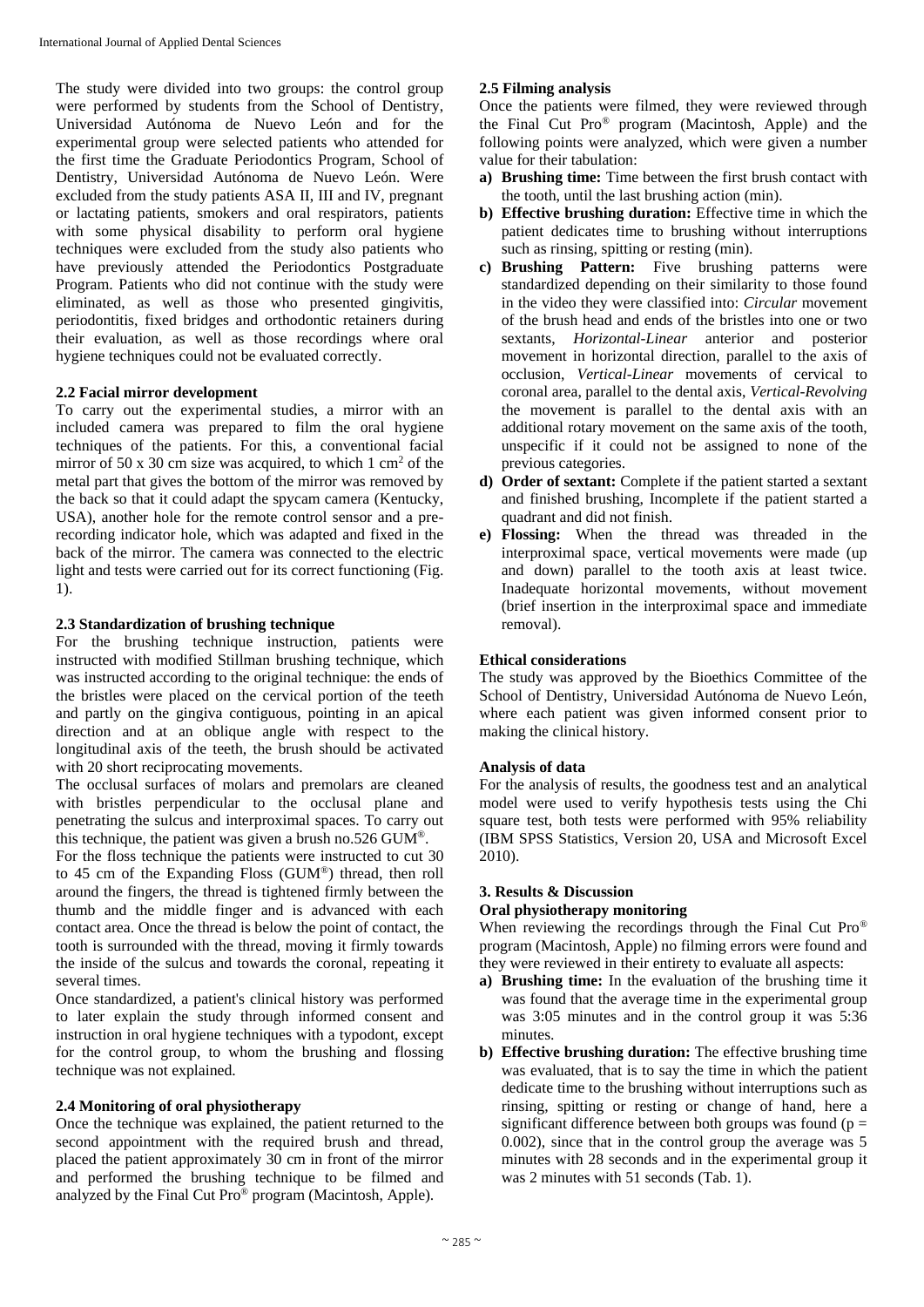- **c) Brushing pattern:** It was found that 60% of the patients in the control group performed a linear vertical pattern and 40% a vertical rotating pattern, while the experimental group performed a vertical rotary pattern (10%), a linear vertical pattern (45%), a linear horizontal pattern in 5% and a nonspecific pattern in 40% (p=0.217). (Tab. 2).
- **d) Order of sextant:** When evaluating the sextant order, it was evaluated if the patient started the sextant and finished it (complete), or if the sextant was not finished (incomplete), where a significant difference was found (p

 $= 0.008$ ) since 55% of the patients of the experimental group managed to complete the sextant, unlike the control group where 90% of the patients finished the sextant (Tab. 3 and Figure 2).

**e) Flossing:** During the review of the filming, the use of dental floss was evaluated, being adequate in 25% of the experimental group and in 60% of the control group, and inadequate in 75% of the experimental group and 40% of the control group, obtaining results statistically significant (p=0.0281) (Tab. 4).



**Fig 1:** Development of facial mirror. a) View showing the mirror showing the three holes for the adaptation of the camera, b) Rear view of the adaptation of the camera to the mirror, c) Front view of the mirror with the adaptation of the camera.

**Table 1:** Averages of the effective brushing time between the study groups.

| Group        | n | SD<br>Mean                      |                                 |      |       |
|--------------|---|---------------------------------|---------------------------------|------|-------|
| Experimental |   | $2 \text{ min } 51 \text{ sec}$ | $1 \text{ min } 58 \text{ sec}$ | 3.35 | 0.002 |
| Control      |   | $5 \text{ min } 28 \text{ sec}$ | $2 \text{ min } 6 \text{ sec}$  |      |       |

**Table 2:** Evaluation of the brushing pattern according to the study group (t = 0.786, p=0.217).

|                    | Control |               | <b>Experimental</b> |               |
|--------------------|---------|---------------|---------------------|---------------|
| Pattern            | n       | $\frac{0}{0}$ | n                   | $\frac{6}{9}$ |
| Inespecific        |         | 0.00          |                     | 40.00         |
| Horizontal-Linear  |         | 0.00          |                     | 5.00          |
| Vertical-Linear    |         | 60.00         |                     | 45.00         |
| Vertical-Rovolving |         | 40.00         |                     | 10.00         |
| Total              |         |               |                     |               |

**Table 3:** Order of the sextants according to the study group  $(t=2.39)$ , p=0.008).

|            | <b>Control</b> |       | <b>Experimental</b> |       |  |
|------------|----------------|-------|---------------------|-------|--|
| Pattern    | n              |       |                     |       |  |
| Complete   |                | 90.00 |                     | 55.00 |  |
| Incomplete |                | 10.00 |                     | 45.00 |  |
| Total      |                |       |                     |       |  |



**Fig 2:** Sextants order.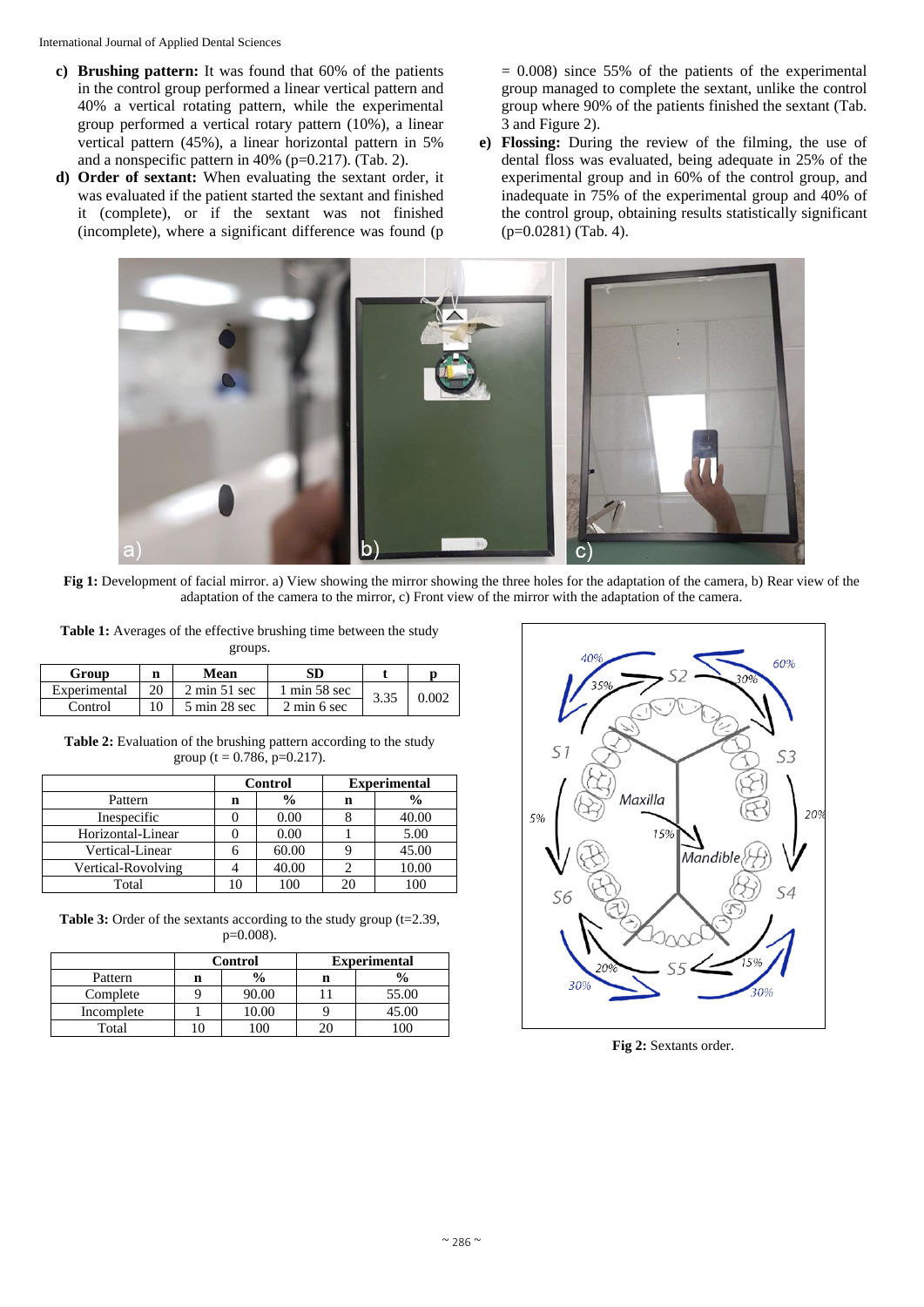**Table 4:** Evaluation of the use of dental floss according to the study group ( $t=1.961$ ,  $p=0.0281$ ).

|            | <b>Control</b> |                | <b>Experimental</b> |               |  |
|------------|----------------|----------------|---------------------|---------------|--|
| Patrón     | n              | $\frac{6}{10}$ | n                   | $\frac{0}{0}$ |  |
| Adecuado   |                | 60.00          |                     | 25.00         |  |
| Inadecuado |                | $+0.00$        |                     | 75.00         |  |
| Total      |                |                |                     |               |  |

### **4. Discussion**

The objective of the present study was with the clinical purpose of qualifying the understanding of the technique and not its effectiveness, this with the intention of improving our physiotherapy instructions, having as vision for future applications an improvement in the simplified oral hygiene index and a better result in our periodontal treatment, with the patient being the main beneficiary.

Currently there are not enough studies to reveal the brushing pattern of the patients by video filming, however Winterfeld *et al*, in 2014 has evaluated the brushing pattern, the total time and the effective time of brushing and flossing, where by means of a video camera he found that: the total brushing time was 2:07 minutes, where 63% brushed more than 2 min. He also noted that the majority of patients completed the brushing cycle with the exception of the occlusal surfaces and the most common brushing pattern was the horizontal and circular type, which differs from our study, since the most predominant was the vertical lineal in both groups [13].

Harnacke *et al*, 2015 have found through video filming that the total brushing time is 100 seconds, being less than our study and that of Winterfeld [14]. Ganss *et al*, 2017 after the video evaluation of physiotherapy in patients they concluded that in the vast majority of patients the use of a manual brush results in incomplete brushing of the tooth surfaces [4].

Garza in 2009 In a study in the population of the state of Nuevo León, México, observed significant difference between the average of the periodontal index obtained by sextants, emphasizing that sextants with lower periodontal index were the 3rd and 5th similar with the results of our study where the majority of patients brushed with emphasis the 3rd and 5th sextants<sup>[15]</sup>.

# **5. Conclusions**

Given the results of the present study it can be concluded that the average brushing time in the experimental group was 3:05 min and in the control group it was 5:36 min, of which a brushing time of 5:28 was effective. In the control group and 2:51 in the experimental group. The most commonly used brushing pattern was linear vertical with 60% in the control group and 45% in the experimental group. Despite the instruction to the experimental group it was found that only 55% of the experimental group managed to complete the order of sextant, unlike the control group with 90%, in addition only 25% of the experimental group managed to correctly use the dental floss, unlike the control group with 60%. The control group had an evident constancy in the brushing technique although 10% presented deficiencies. By means of this methodology we can demonstrate the efficiency obtained by instructing a specific brushing technique to patients only with a typodont, probably some additional visual method, such as assisting the patient when performing the technique in front of a mirror, computer animation or printed brochures would reinforce the skill with which patients practice oral physiotherapy.

# **6. Acknowledgments**

To CONACYT for the scholarship and Dr. Gustavo Israel Martínez-González for his statistical advice, and Dr. Jesús Israel Rodríguez-Pulido for their advice in the redaction of the manuscript.

# **7. References**

- 1. Petersen PE, Ogawa H. The global burden of periodontal disease: towards integration with chronic disease prevention and control. Periodontology 2000, 2012; 60(1):15-39.
- 2. Jiménez MC, Sanders AE, Mauriello SM, Kaste LM, Beck JD. Prevalence of periodontitis according to Hispanic or Latino background among study participants of the Hispanic Community Health Study/Study of Latinos. The Journal of the American Dental Association, 2014; 145(8):805-816.
- 3. Orrego-Cardozo M, Parra-Gil MA, Salgado-Morales YP, Muñoz-Guarín E, Fandiño-Henao V. Porphyromonas gingivalis and systemic diseases. CES Odontología. 2015; 28(1):57-73.
- 4. Ganss C, Duran R, Winterfeld T, Schlueter N. Tooth brushing motion patterns with manual and powered toothbrushes—a randomised video observation study. Clinical oral investigations, 2017, 1-6.
- 5. Azer Refaat ME. Functional analysis of gingival immune cells at the single cell level reveals new therapeutic targets for periodontal treatment (Doctoral dissertation), 2017
- 6. Wilder RS, Bray KS. Improving periodontal outcomes: merging clinical and behavioral science. Periodontology 2000, 2016; 71(1):65-81.
- 7. Rosema NaM, Adam R, Grender JM, Van der Sluijs E, Supranoto SC, Van der Weijden GA. Gingival abrasion and recession in manual and oscillating-rotating power brush users. Int J Dent Hyg. 2014; 12(4):257-66.
- 8. Serrano J, Escribano M, Roldán S, Martín C, Herrera D. Efficacy of adjunctive anti‐plaque chemical agents in managing gingivitis: a systematic review and meta-analysis. Journal of clinical periodontology. 2015; 42(S16).
- 9. Schlueter N, Klimek J, Ganss C. Relationship between plaque score and video-monitored brushing performance after repeated instruction-a controlled, randomised clinical trial. Clinical oral investigations. 2013; 17(2):659-667.
- 10. Schwarz F, Becker K, Renvert S. Efficacy of air polishing for the non-surgical treatment of peri-implant diseases: a systematic review. J Clin Periodontol. 2015; 42(10):951-9.
- 11. Dunlop AL, Mulle JG, Ferranti EP, Edwards S, Dunn AB, Corwin EJ. The maternal microbiome and pregnancy outcomes that impact infant health: A review. Advances in neonatal care: official journal of the National Association of Neonatal Nurses. 2015; 15(6):377.
- 12. Gholami H, Mericske-Stern R, Kessler-Liechti G, Katsoulis J. Radiographic bone level changes of implantsupported restorations in edentulous and partially dentate patients: 5-year results. International journal of oral & maxillofacial implants. 2014; 29(4).
- 13. Winterfeld T, Schlueter N, Harnacke D, Illig J, Margraf-Stiksrud J, Deinzer R *et al*. Toothbrushing and flossing